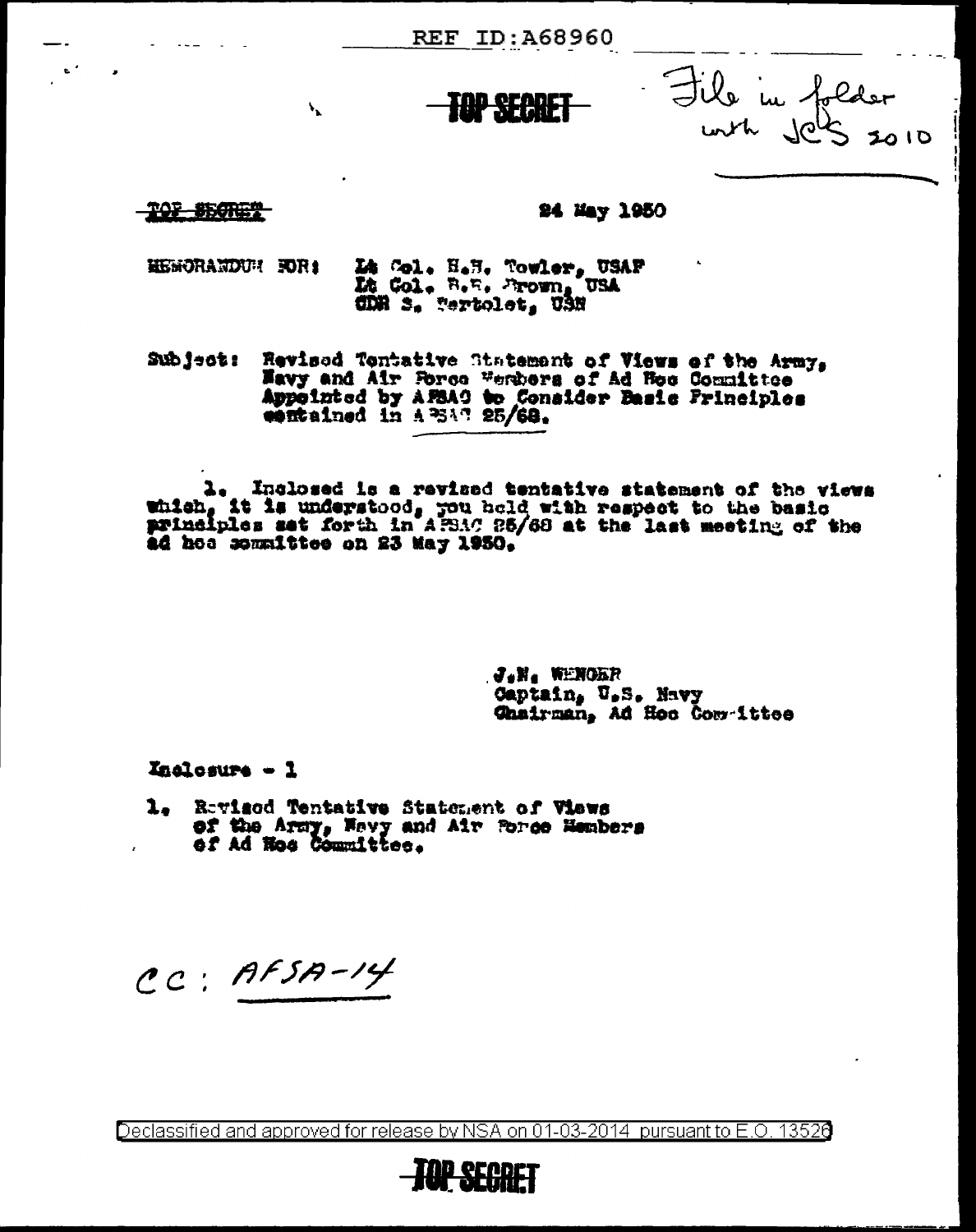**TOP ARCHIPS** 

#### **24 May 1950**

### **PERTATIVE STATEMENT OF VIEWS OF THE ARKY. HAVY ARD**

**EVISED** 

#### AIR FORCE MEMBERS OF AD NOC CONNITTEE APPOINTED

#### BY APSAC TO CONSIDER BASIC PRINCIPLES

### CONTAINED IN AFBAC 06/68

Inclosure "C" to AELAC 85/66 **Reference:** 

In resommending the following principles, it is recognised that in certain cases they are in conflict with intra-Service directives.

45. Maximum consolidation of effort and the avoidance of unnecessary duplication of effort are basic tenets of JOS 2010.

ARNY, NAVY AND AIR PORCE VIEWS Insert the word "effective" before the word "consolidation".

روائات المالين 64. The Services must rely to the greatest possible extent upon AFSA for the satisfaction of their vital CONIET meeds for <u>somet numoses</u>, as well as for others.

 $p^{\mu}$ ARNY, NAVY, AND AIR FORCE VIEW: Substitute the word "practicable" for the word "possible" in the first line and delete all after the word "needs".

 $\begin{array}{c} \text{and} \text{the} \quad \text{48,} \quad \text{All} \quad \text{Id} \quad \text{proo} \quad \text{as} \quad \text{for the production of information} \\ \text{from with} \quad \text{the} \quad \text{III} \quad \text{shall} \quad \text{be done by A-SA.} \quad \text{Inorder, whenever} \\ \text{the respect to a general with } \quad \text{in the 2I} \end{array}$  $\mathcal{L}^2$ for processing, that unit shall be AFSA and none other.

ARKY AND RAVY VIEW: Aecoptable.

AIR RECE VIEN: Substitute the word "major" for the word<br>Weenter" in the first line, and insert "major" before the word<br>"processing" in the third line. (Air Spree will endeavor to<br>define the word "major").

**66.** Where "Center" prosessing outside the ZI is nesessary<br>in support of a joint or unified command it shall be accomplished.<br>by, or under the operational control of, A*K*SA.

المنافع العثرة الداري concert for  $C \approx aV$  at queen of

 $\theta_{i_{\mathbf{c}}}$ **With the** 

-1 no.

 $\oint_{\mathcal{K}}$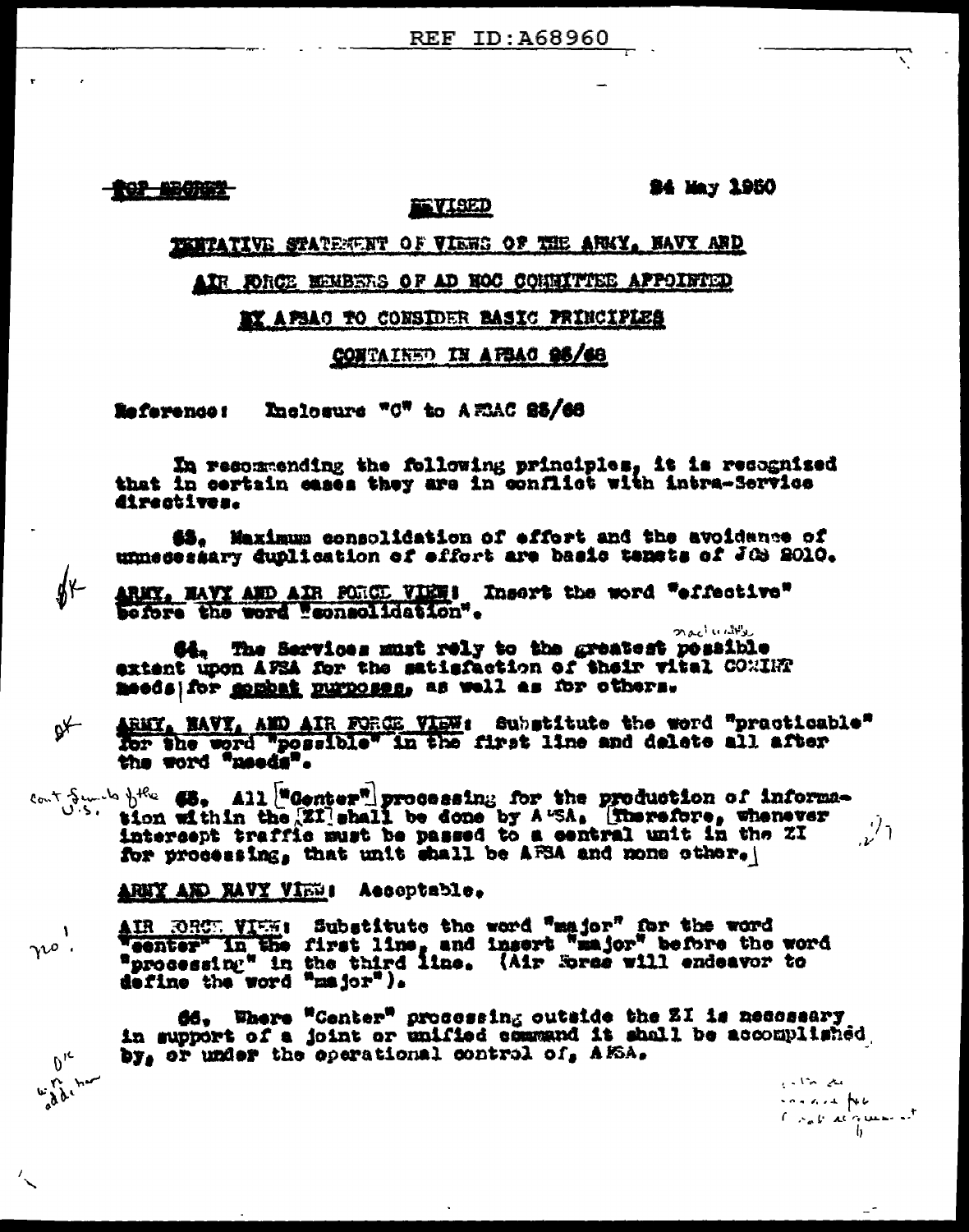101 BECRET

- AIR FORCE VIEW: Substitute the word "major" for "center" in the س∩ Hrst Ilne.
- ARMY, NAVY AND AIR FORCE VIEW: Insert a comma after the word  $D^{\kappa}$ accomplished"in the second line and after this comma add the phrase, "with due regard for local command requirements,".

Agree in principle with AFSA control of such units. **ARMY VIEW:** 

An  $\frac{1}{2}$   $\frac{1}{2}$   $\frac{1}{2}$   $\frac{1}{2}$   $\frac{1}{2}$   $\frac{1}{2}$   $\frac{1}{2}$   $\frac{1}{2}$   $\frac{1}{2}$   $\frac{1}{2}$   $\frac{1}{2}$   $\frac{1}{2}$   $\frac{1}{2}$   $\frac{1}{2}$   $\frac{1}{2}$   $\frac{1}{2}$   $\frac{1}{2}$   $\frac{1}{2}$   $\frac{1}{2}$   $\frac{1}{2}$   $\frac{1}{2}$   $\frac{1}{2}$  following conditions:

> A. The information is needed to meet an actual operational requirement of a particular Service commander, and

> b. The time element requires that the information be produced at or near the point-of-intercept if it is to be of any operational value to the commander requiring it, and

 $\Omega$ . Production of the required information is within  $the$ ECHPASILITY of the available mobile activity at or near the point-of-intercept.)  $S$ *what*  $\Omega$ <sup>2</sup>

ARMY AND NAVY VIEW: Delete the words "production of" in the second line, and in place of these words insert the words "purpose of producing."

MAYY VIEW: Original wording acceptable.

AIR FORCE VIEW: Reword as follows:

47. Mormally the individual Services may will only undertake processing for the production of information which<br>fulfills both of the following conditions:

> a. The information is needed to meet an actual the operational requirements of a particular Service commander, <u>and</u>

w

 $\sqrt{ }$ 

 $\mathfrak{b}$  ic-

b. The time or command element requires that the informa-<br>tion be produced at or near the point-of-interespt by the Bervice cryptologic effort if it is to be of any operational Value to the commander requiring it.

\$8. Other than for operations in accordance with paragraph 67 above, the Services may maintain COMINT activities within the El solely for training for auch operations, for performing necessary intercept, and for the administration and control of these authorized activities as may be required.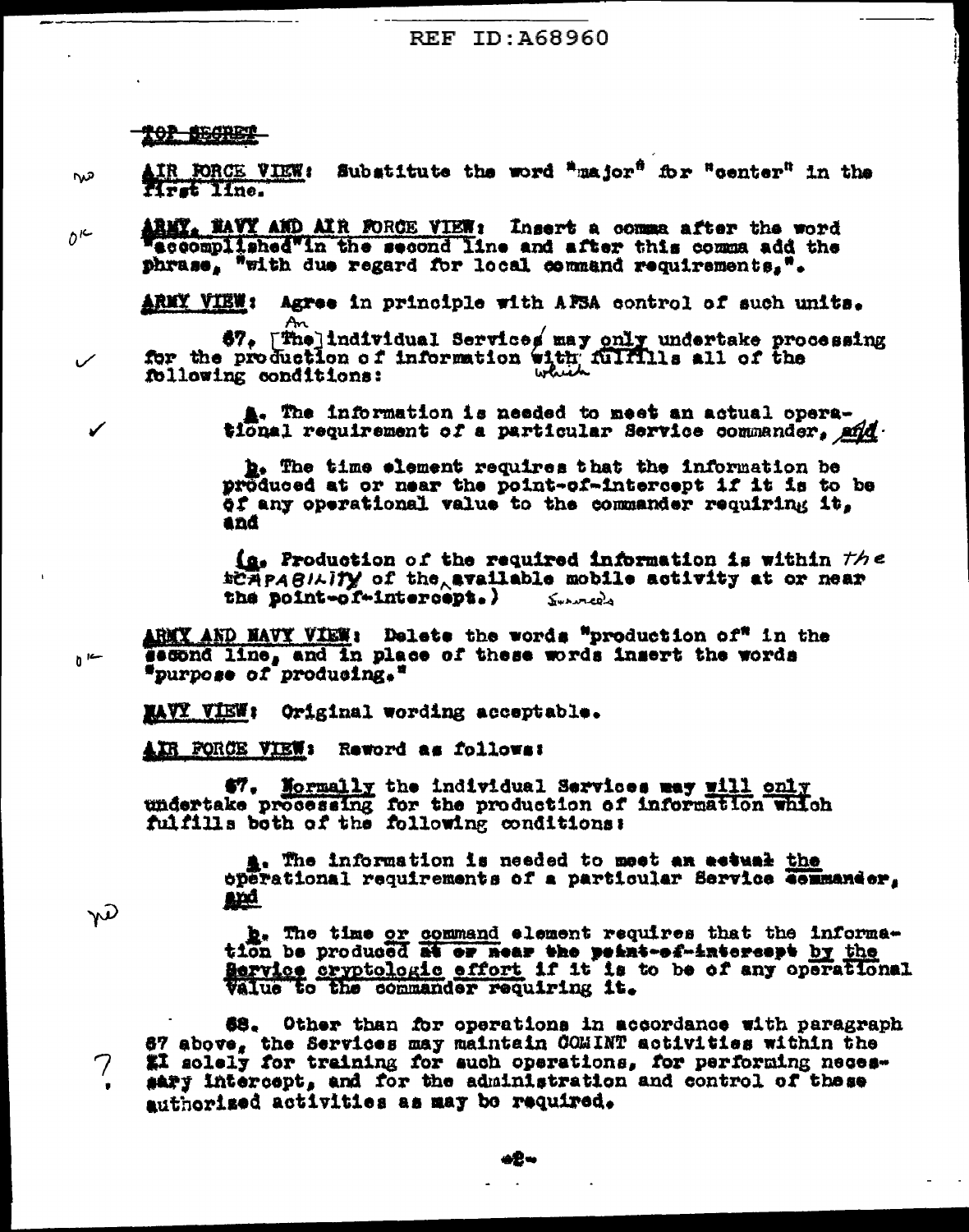**TOP SECRET** 

٠.,

IR FORCE VIEW: Acceptable if air Force version of nare. 67 is **LETOSTAN M** 

ARNY AND RAVY VIEW: Acceptable.

69. The burden of avoiding unnecessary duplication of offort rests upon the Services.

 $\rightarrow$ FWY, NAVY AND AIR FORCE VISH: After the word "effort" insert

the phrase "with respect to ArsA tasks".

70. Duplication of effort exists when a Service undertakes COMINT tasks which AFSA, acting within its governing Joint Chiefs of Staff Directives.

A. is already accomplishing, or

he could accomplish with mo greater additional effort than that applied by the Services, and

with essentially the seme prospects and/or results to the intallignoe consumer.

ARNY, NAVY AND AIR FORCE VIEW: Reword as follows:

In futures 70. Duplication of effort exists when a Servics or ARRA undertakes CONINT tasks which Acus, acting within 40s their sverning Joint Chiefs of Staff directives.

Le the er the other is already accomplishing, or

b. could accomplish with no greater additional effort then that applied by the service agency primarily concerned. to the intelligence consumer. (Motel During the formative period of an authorized Service affort, And accountishment<br>of 1 device combat problem does not constitute a prohibition<br>and afflice action when the service concerne

າູ The recept as provided above, additional COMINT effort in s support of a Service's primary military function, beyond its spring or common AFSA commitment, shall be applied through AFSA. These additional personnel and facilities shall be employed as 'intended, or as ciherwise agreeable to the Service concerned,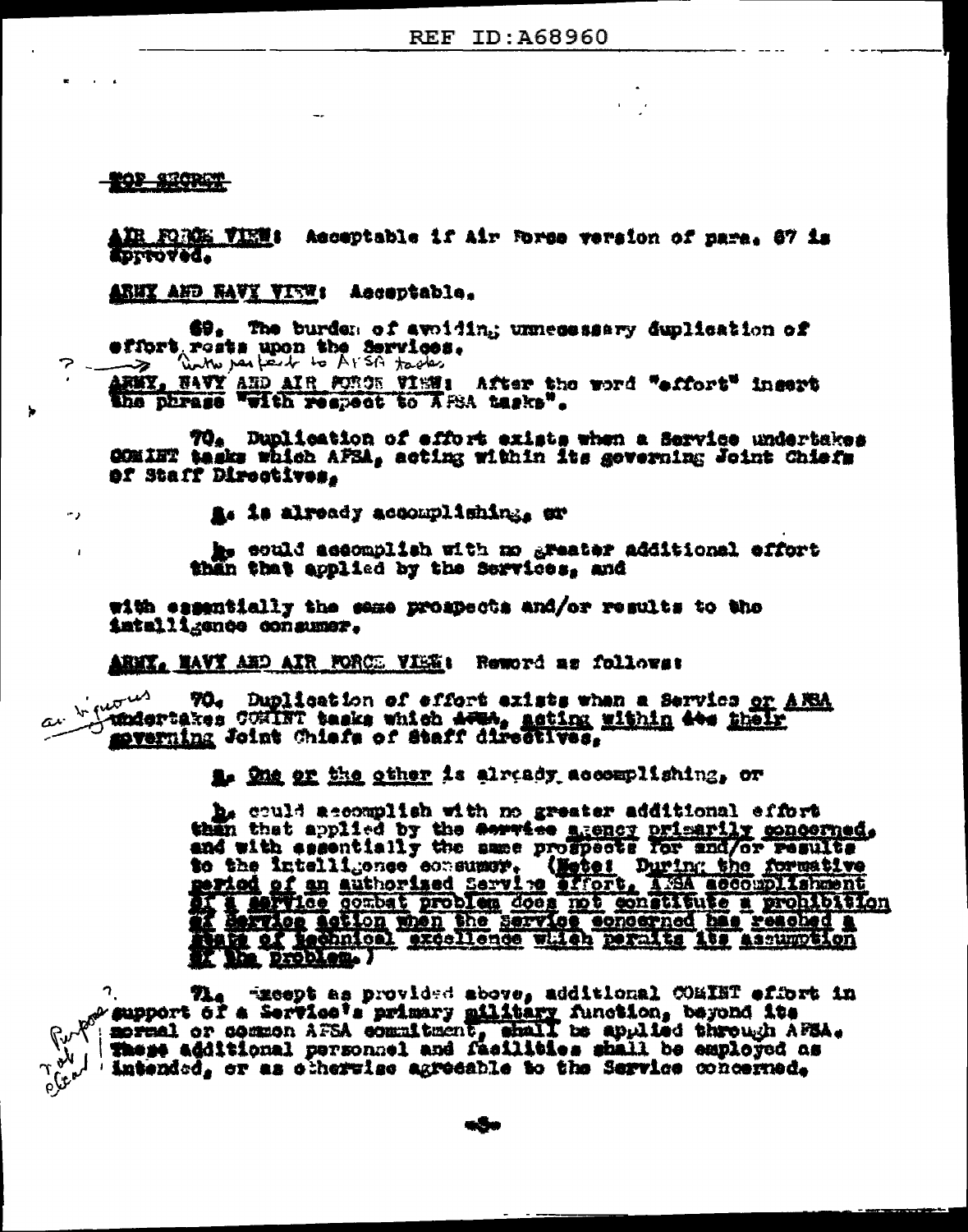#### **202 BEGREE**

## **TOP SFORET**

AREY, EAVY AND AIR FORGE VIEW: At the end of the first sentence ingert the phrase, "if the task is ARBA's responsibility or the Service has requested such action."

72. Nobile intercopt facilities shall mormally perform missions received from AFSA. (The limitations of this provision gepresented in the word "normally" are specified in paragraphs **74 and 75 below).** 

AIR FORCE AND NAVY VIEW: This paragraph should be reworded as

79. Nobile intersept facilities shall mermally perform nissions weetwed from for A<sup>114</sup> when such facilities have been<br>provided for A13A use through A152 approved A234-Service<br>excessionig. (Whe Manitetions of this provision represented in<br>the word mermaliy are specified in par

ARMY, AIR FORCE AND MAYY VIEW: Asseptable with deletion of

73. In assigning missions to mobile intersept facilities. ARSA shalli

Inform the individual Service eryptologic ergenizations of AFSA assignments made to their unital

 $\mathbf{h}_s$  . Insure that the assignments (1) reflect the eurrent operational requirements of the commandor to which the mobile facility is assigned, and  $(2)$ , satisfy the routine on-the-job training requirements of the intergept unit and also the attached analytic unit, if any.

AIR FORCE AND NAVY VINE: Reward as follows:

In assigning missions to mobile intercept facilities 73. assigned for ATCA use, AFSA shall!

a. Inform the individual Service eryptologic organizat'd tions of AMS assignments made to their units;

 $\bigcap_{i}$ 

b. Insure that the assignments 424 reflect the analysis obecame of the streament of the contract of which the mobile facility is assigned, and (9) satisfy the woutine on-the-job training requirements of the intercept unit and also the attached analytic unit, if any.

a4o

# **FOR SECRET**

→ 都住 インパック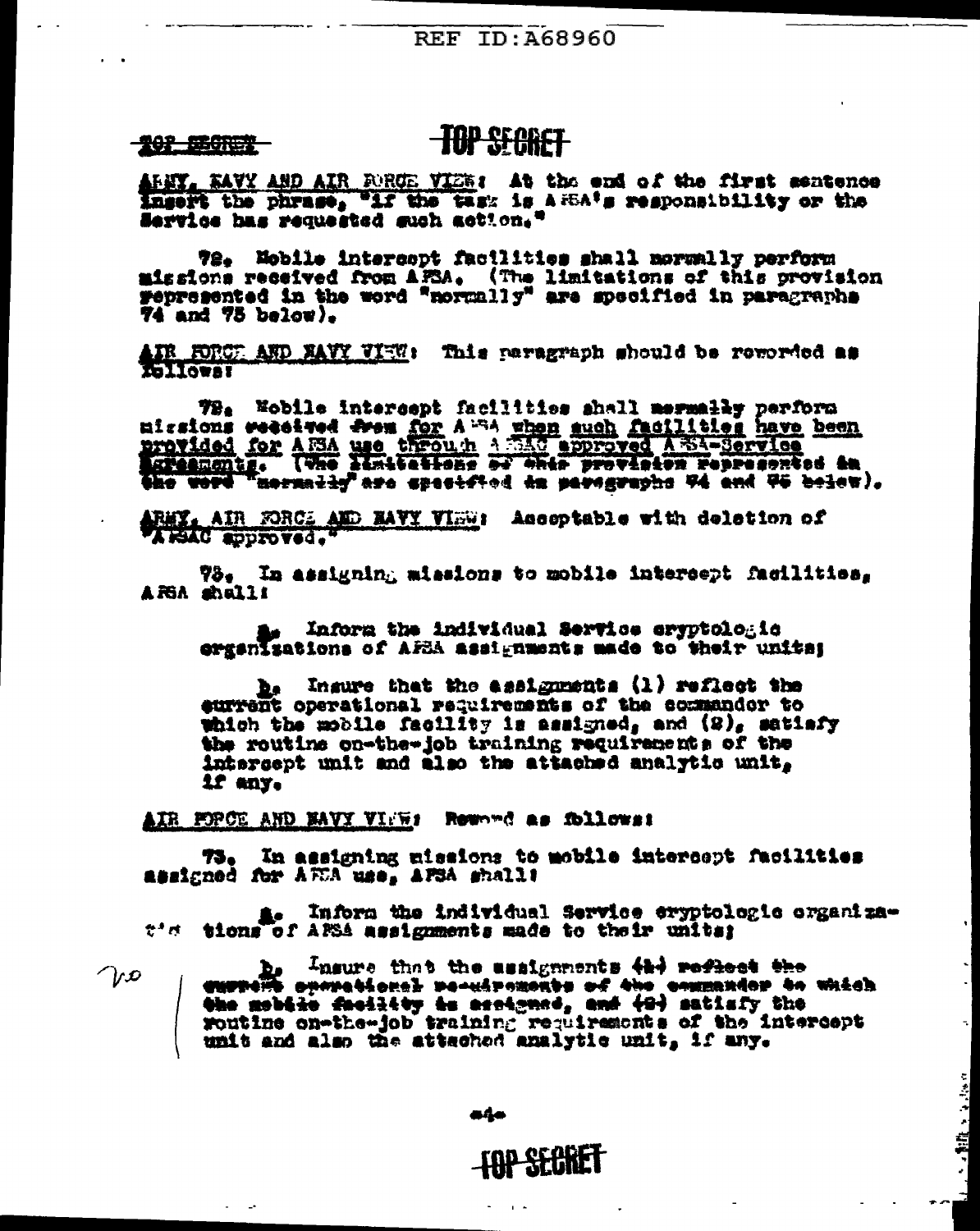# **TUP SEBRET**

#### TOP SECRET

ARMY VIEW: AFSA shall assign missions to mobile intercept Racilities in accordance with AESA Service agreements.

74. In an actual operational emergency the field commander may utilize his attached mobile unit(s) in the manner which he considers necessary. (If mobile facilities are diverted from AESA missions under such eircumstances, AESA will be immediately notified.)

ARRIX NAVY AND AIR FORCE VIEst Acceptable.

75. Whenever, in the opinion of a field commander or of the individual Service eryptologic organisation, the AFSA assignments fall to satisfy the provision of paragraph 73 above, but no actual operational emergency exists, the Director, AFSA, shall be so advised. If such action as Director, AFSA, is able to take is not satisfactory to the individuel Service Gryptologic organizations, the latter shall so state; and the Director, AFSA, shall immediately report the matter to the AFSAC.

 $0.82$ AREY, NAVY AND AIR FORCE VIST: Eeed for this paragraph is

> 76. AFSA's operational control of intercept facilities, both fixed and mobile, normally shall be direct. Where departures from this principle can be made without detriment to its primary mission, AFSA may exercise control through the Service COMINT organizations in order to afford them necessary unit training.

> IR FORCE AND NAVY VIEW: After the word "facilities" in first Ilme insert the words "allocated for its use."

MAY VIET: In second line of the paragraph, the word "direct" سلىغىلىلا water a<sup>nd</sup>

77. A BA must supply to all processing and intercept  $\mathcal{C}$  units the essential basic technical information and guidance for their operations.

ARMY, NAVY AND AIR FORCE VIEW: Acceptable.

78. There should be a liberal assignment of military personnel to AFSA, particularly for the performance of problems of special Service interest, in order to:

**1. Pacilitate the rotation of personnel between** individual Service activities and AFSA.